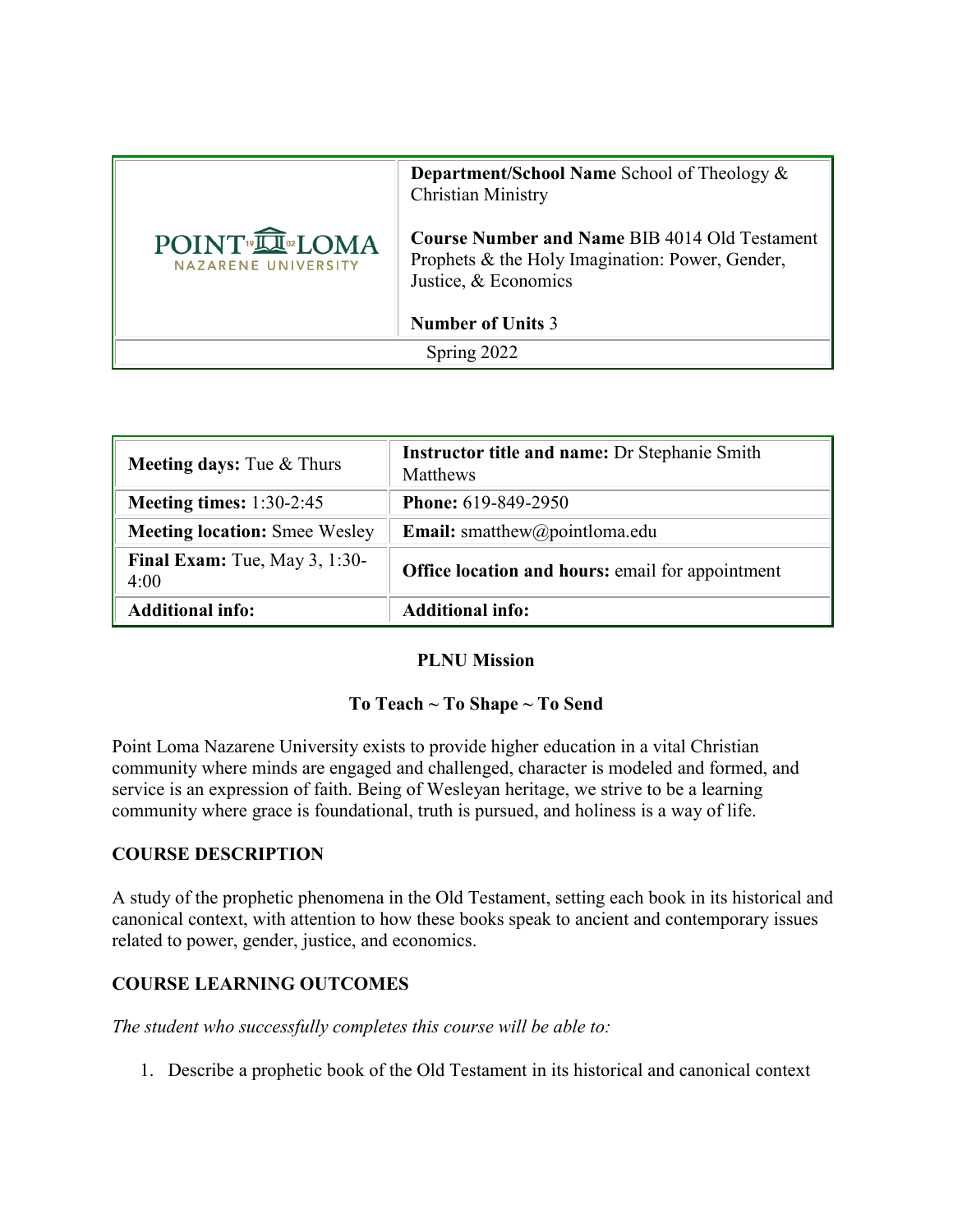- 2. Articulate biblical stances on power, gender, justice, and economics from within its prophetic traditions
- 3. Identify movements and persons that reflect elements of biblical prophetic justice

# **REQUIRED TEXTS AND RECOMMENDED STUDY RESOURCES**

- 1. Study Bible of your choice.
- 2. Online resources posted to Canvas modules.

# **COURSE SCHEDULE AND ASSIGNMENTS**

**Readings (or viewings) & Weekly Homework:** The Bible is the primary text for this course. *Please have your Bible at hand for our class sessions*. All readings are required. *A significant part of the student's grade comes from weekly homework and/or quizzes over the assigned reading material (see below).* These will be due on **Tuesdays**. Students completing 11 assignments may drop their lowest score; students completing 12 may drop the two lowest scores. Class preparation for Thursdays is required and will inform our class discussions. (*CLO #1-3)*

**Prophetic Justice Example Essay**: Write a 5-6 page (double spaced) essay on a person or organization you deem to be reflective of the values of prophetic justice. You will tell their story around the central question: "How does this person/movement reflect the values of prophetic justice as we have encountered them in the Bible?" The strongest essays will begin by summarizing a vision of biblical prophetic justice (using specific biblical citations). (*CLO #3*)

**Biblical Prophet Class Presentation & Discussion Leadership**: Each student will be assigned one biblical prophet or prophetic book on which to become a specialist. You will present your findings to the class and facilitate class discussion on the figure/book, its key themes and applications. Students will submit a bibliography (with at least 10 scholarly sources, including at least 2 biblical commentaries) prior to their presentation. An instruction sheet and rubric will be provided. (*CLO #1)*

**Group Work**: Students will regularly engage in small groups to facilitate discussion and processing of course material. Occasionally you will be asked to submit a short assignment which you will begin (and often finish) in class. (*CLO #1-3*)

**Final project**: As the culmination to the semester, there will be a final project due (submitted online) during our final exam period. You will have a choice of format (paper, video, visual presentation, etc.) A complete instruction sheet and rubric will be provided. Briefly, you will be asked to demonstrate your understanding of biblical concepts of justice and their applications in thorough conversation with specific biblical prophets, prophetic works, and critical biblical scholarship of them. (*CLO #1-2)*

**Extra Credit:** Students wishing to receive extra credit may submit a 3-4 page essay reflection on attendance of one of the Wiley lectures. Interested students should contact the instructor for the rubric. Students may earn up to 2% to add to the overall grade.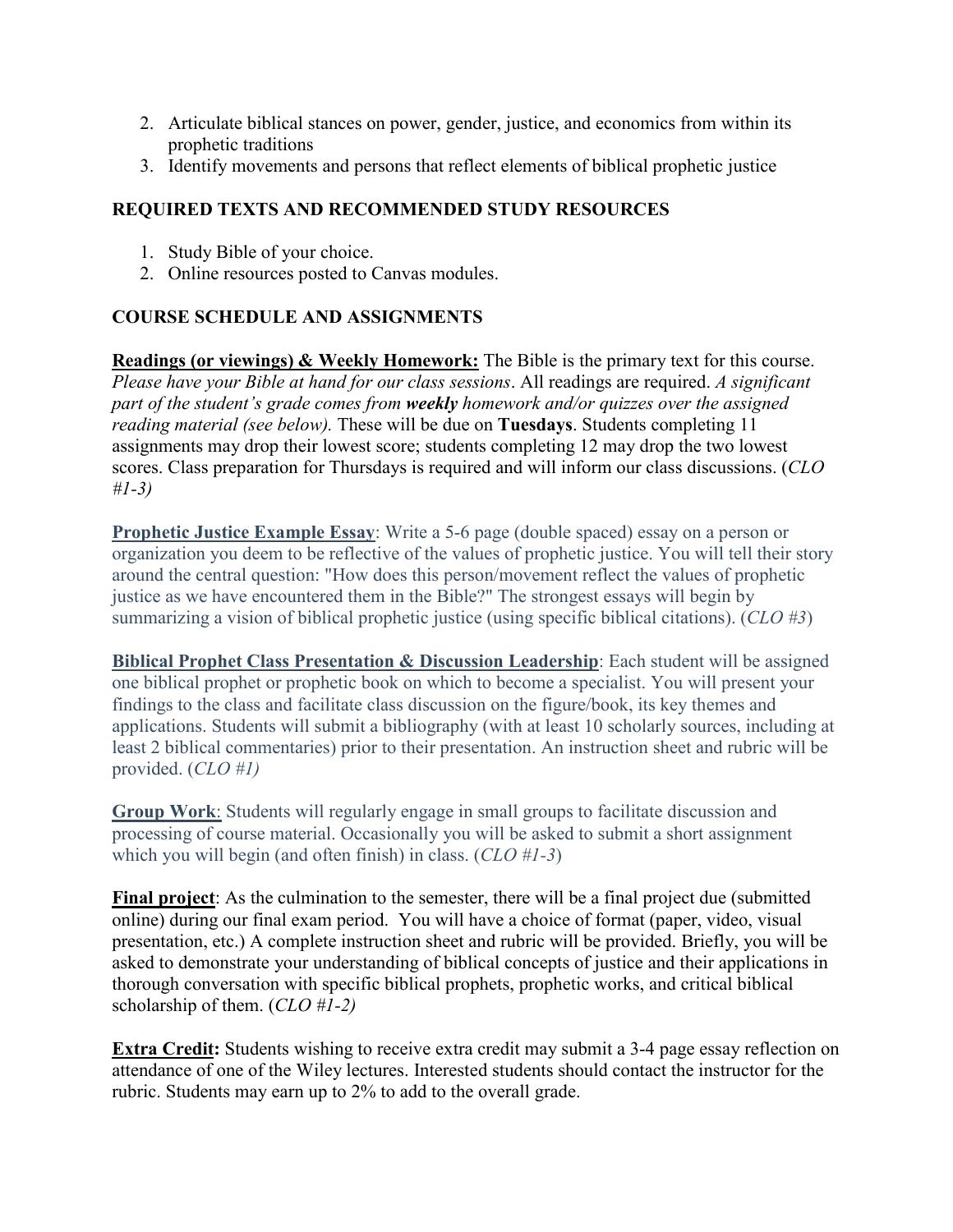### **ASSESSMENT AND GRADING**

Assignment distribution by percentage:

- 35% Readings and Weekly Homework
- 15% Prophetic Justice Example Essay
- 15% Biblical Prophet Class Presentation & Discussion Leadership
- 10% Group Work
- 25% Final Project

Grades will be based on the following:

| <b>Standard Grade Scale Based on Percentages</b> |               |               |               |                |  |
|--------------------------------------------------|---------------|---------------|---------------|----------------|--|
|                                                  |               |               |               |                |  |
| A 93-100                                         | $B+87-89$     | $C+77-79$     | $D+67-69$     | F Less than 59 |  |
| $A - 90 - 92$                                    | B 83-86       | $C$ 73-76     | D $63-66$     |                |  |
|                                                  | $B - 80 - 82$ | $C - 70 - 72$ | $D - 60 - 62$ |                |  |

# **STATE AUTHORIZATION**

State authorization is a formal determination by a state that Point Loma Nazarene University is approved to conduct activities regulated by that state. In certain states outside California, Point Loma Nazarene University is not authorized to enroll online (distance education) students. If a student moves to another state after admission to the program and/or enrollment in an online course, continuation within the program and/or course will depend on whether Point Loma Nazarene University is authorized to offer distance education courses in that state. It is the student's responsibility to notify the institution of any change in his or her physical location. Refer to the map on [State Authorization](https://www.pointloma.edu/offices/office-institutional-effectiveness-research/disclosures) to view which states allow online (distance education) outside of California.

# **INCOMPLETES AND LATE ASSIGNMENTS**

All assignments are to be submitted/turned in by the beginning of the class session when they are due—including assignments posted in Canvas. Incompletes will only be assigned in extremely unusual circumstances.

### **PLNU COPYRIGHT POLICY**

Point Loma Nazarene University, as a non-profit educational institution, is entitled by law to use materials protected by the US Copyright Act for classroom education. Any use of those materials outside the class may violate the law.

### **PLNU ACADEMIC HONESTY POLICY**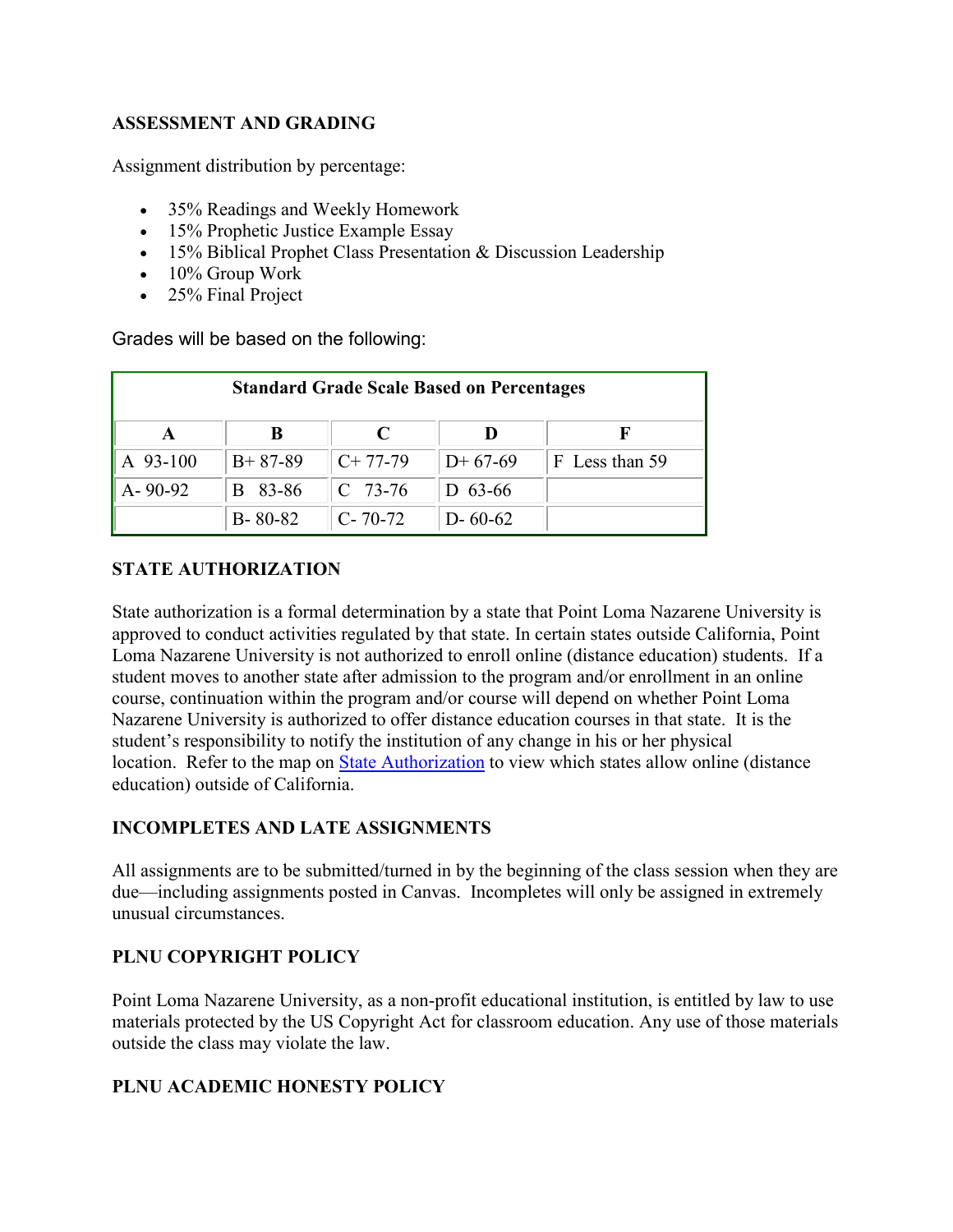Students should demonstrate academic honesty by doing original work and by giving appropriate credit to the ideas of others. Academic dishonesty is the act of presenting information, ideas, and/or concepts as one's own when in reality they are the results of another person's creativity and effort. A faculty member who believes a situation involving academic dishonesty has been detected may assign a failing grade for that assignment or examination, or, depending on the seriousness of the offense, for the course. Faculty should follow and students may appeal using the procedure in the university Catalog. See [Academic Policies](http://catalog.pointloma.edu/content.php?catoid=18&navoid=1278) for definitions of kinds of academic dishonesty and for further policy information.

# **PLNU ACADEMIC ACCOMMODATIONS POLICY**

While all students are expected to meet the minimum standards for completion of this course as established by the instructor, students with disabilities may require academic adjustments, modifications or auxiliary aids/services. At Point Loma Nazarene University (PLNU), these students are requested to register with the Disability Resource Center (DRC), located in the Bond Academic Center [\(DRC@pointloma.edu](mailto:DRC@pointloma.edu) or 619-849-2486). The DRC's policies and procedures for assisting such students in the development of an appropriate academic adjustment plan (AP) allows PLNU to comply with Section 504 of the Rehabilitation Act and the Americans with Disabilities Act. Section 504 prohibits discrimination against students with special needs and guarantees all qualified students equal access to and benefits of PLNU programs and activities. After the student files the required documentation, the DRC, in conjunction with the student, will develop an AP to meet that student's specific learning needs. The DRC will thereafter email the student's AP to all faculty who teach courses in which the student is enrolled each semester. The AP must be implemented in all such courses.

If students do not wish to avail themselves of some or all of the elements of their AP in a particular course, it is the responsibility of those students to notify their professor in that course. PLNU highly recommends that DRC students speak with their professors during the first two weeks of each semester about the applicability of their AP in that particular course and/or if they do not desire to take advantage of some or all of the elements of their AP in that course.

### **PLNU ATTENDANCE AND PARTICIPATION POLICY**

Regular and punctual attendance at all **synchronous** class sessions is considered essential to optimum academic achievement. If the student is absent for more than 10 percent of class sessions (virtual or face-to-face), the faculty member will issue a written warning of deenrollment. If the absences exceed 20 percent, the student may be de-enrolled without notice until the university drop date or, after that date, receive the appropriate grade for their work and participation. In some courses, a portion of the credit hour content will be delivered **asynchronously** and attendance will be determined by submitting the assignments by the posted due dates. See **Academic Policies** in the Undergraduate Academic Catalog. If absences exceed these limits but are due to university excused health issues, an exception will be granted.

### **Asynchronous Attendance/Participation Definition**